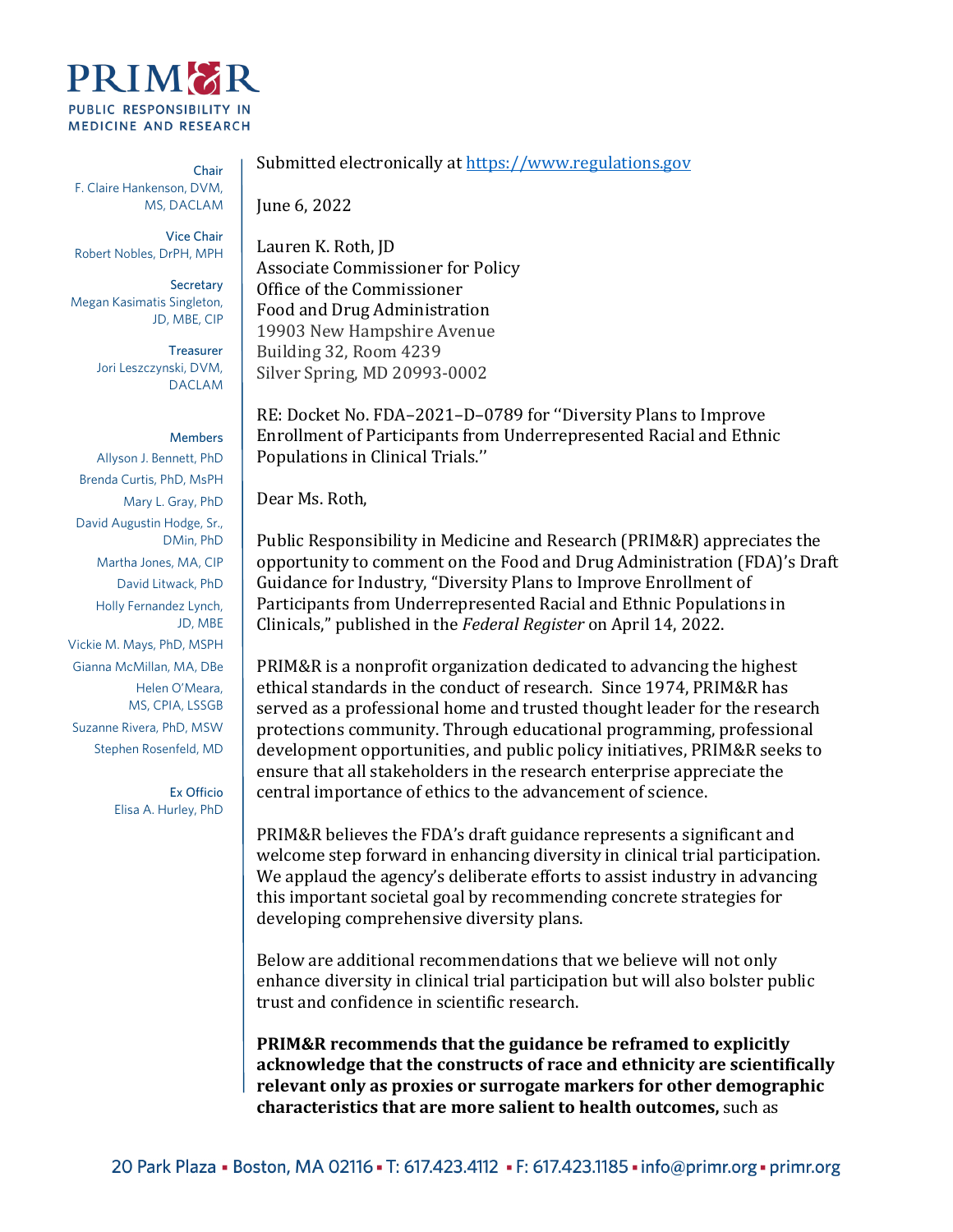neighborhood, education, employment, access to healthcare, etc. In the current draft, this important point is noted merely as a footnote (Footnote 3), which acknowledges that race and ethnicity are socio-political constructs "and should not be interpreted as being scientific or anthropological in nature." Yet, the details of the guidance fall back on the outdated assumptions of race and ethnicity as genetic markers and reinforce the idea that race and ethnicity are biological variables. **Using "self-identified" race and ethnicity (instead of using OMB defined categories) may better capture the social determinants of health, which are largely ignored in the draft guidance**. In addition, there are other contextual social and environmental factors that intersect with race and ethnicity and impact health outcomes, such as household income, primary language, immigration status, violence, and perceived discrimination. [1](#page-1-0) Thus, the FDA should urge sponsors to consider key sociodemographic factors such as those identified by Wilkins, Schindler, & Morris. [2](#page-1-1) Furthermore, the guidance should explicitly state that any planned sub-analyses by race and ethnicity should be based on a scientific hypothesis or a strong rationale for potential differences across these domains, which, as mentioned above, are not biological markers.

The reframing should also explicitly **situate the issue of improving enrollment of participants from underrepresented racial and ethnic population as falling under the ethical principle of justice**. PRIM&R was pleased to see that the guidance's justification for increasing diversity of clinical participation is not based solely on concerns of scientific generalizability but recognizes that such non-representativeness reflects broader injustice in access to health care. However, regaining and maintaining public trust and confidence in medical research requires acknowledging the injustice of denying significant parts of the population the benefits of participating in research. We urge the FDA to acknowledge that distrust in clinical research stems not only from historical abuses such as those of PHS Tuskegee Study of Untreated Syphilis, as mentioned in the guidance, but also from current inequities regarding access to, and clear and relevant information about, clinical research and its benefits.

**The guidance should offer more robust recommendations for decreasing the burdens of participating in clinical trials.** Sponsors should be encouraged to put in place mechanisms that facilitate the participation of individuals without health insurance and who cannot afford trial costs, for example: offering to reimburse travel costs or provide payment for participation, covering the costs of the study drugs themselves as well as the administrative costs associated with providing and taking the study drug, and the costs associated with interventions considered standard of care that may be part of the study. Such measures will ensure that those without health insurance will be able to afford trial participation, which in turn will increase diversity of clinical trial populations*.* With regard to the ethics of payment to research subjects, PRIM&R recommends that the FDA consider incorporating guidance issued by the Secretary's Advisory Committee on Human Research Protections, which addresses ethical concerns regarding offers of payment to research subjects. [3](#page-1-2)

<span id="page-1-1"></span><span id="page-1-0"></span><sup>&</sup>lt;sup>1</sup> <https://health.gov/healthypeople/priority-areas/social-determinants-health><br><sup>2</sup> Wilkins CH, Schindler SE, Morris JC. Addressing Health Disparities Among Minority Populations: Why Clinical Trial Recruitment Is Not Enough. JAMA Neurol. 2020 Sep 1;77(9):1063-1064. doi: 10.1001/jamaneurol.2020.1614. PMID: 32539100; PMCID: PMC7983552.

<span id="page-1-2"></span><sup>3</sup> [https://www.hhs.gov/ohrp/sachrp-committee/recommendations/attachment-a-september-30-](https://www.hhs.gov/ohrp/sachrp-committee/recommendations/attachment-a-september-30-2019/index.html) [2019/index.html](https://www.hhs.gov/ohrp/sachrp-committee/recommendations/attachment-a-september-30-2019/index.html)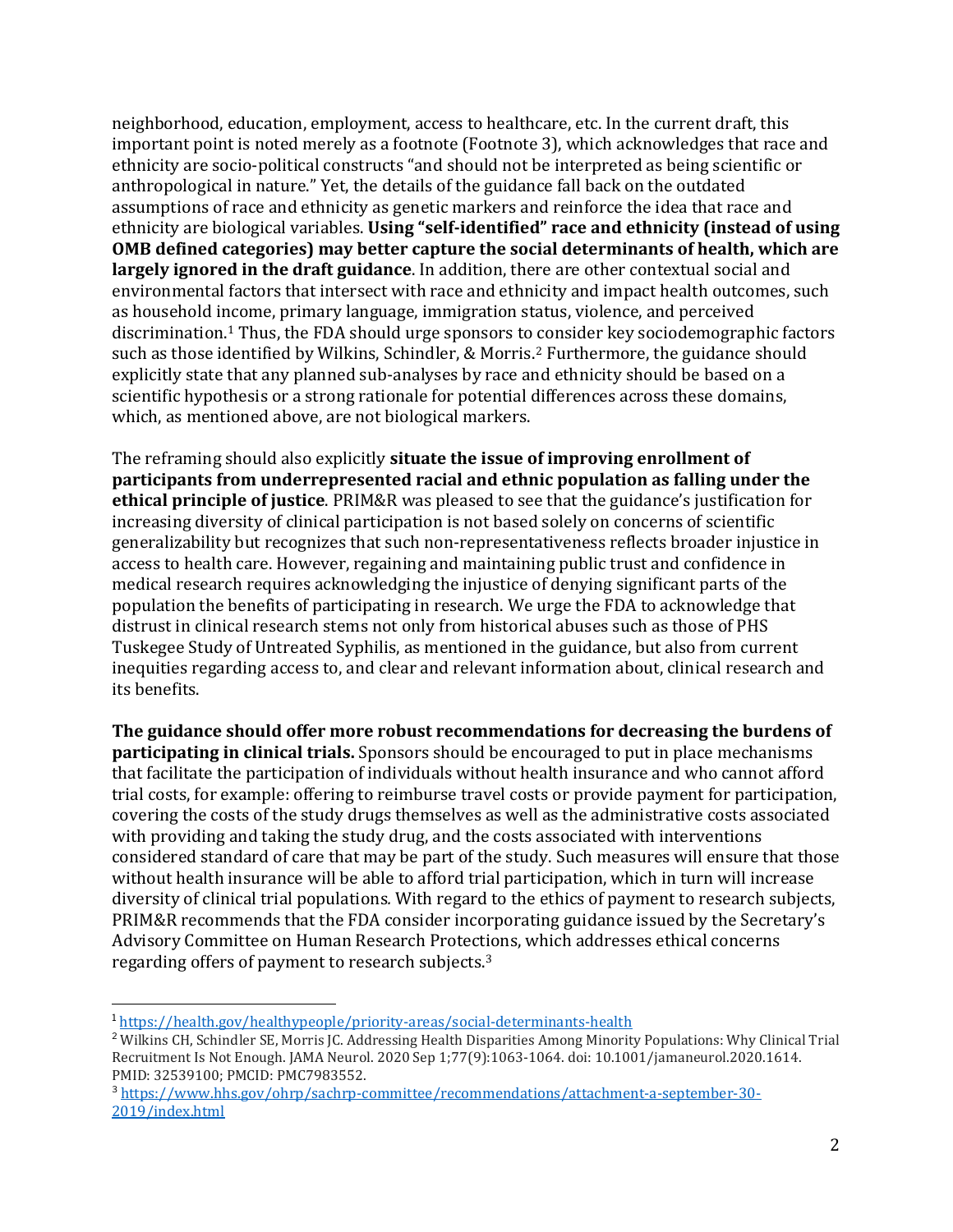In recent years, the FDA has issued guidance regarding the importance of considering diversity in terms of a range of demographic characteristics, but none resemble the current guidance's recommendation to include a detailed diversity plan. **Thus, we hope that in the future, the FDA will issue additional guidance, similar to the current draft, that will offer recommendations for developing diversity plans for other demographic variables and historically underrepresented populations.**

Finally, while PRIM&R appreciates that in the absence of a statutory basis, the FDA is constrained in its ability to issue mandatory requirements, we are concerned that the nonbinding nature of the recommendations render them ineffective in truly advancing the stated goal of enhancing diversity in clinical trial enrollment. Given costs associated with the work needed to increase diversity in clinical trial enrollment, industry has little, if any, incentive to follow this guidance. Thus, **PRIM&R urges the FDA to consider some of the recommendations set forth in the recent NASEM report,** *Improving Representation in clinical trials and Research Building Research Equity for Women and Underrepresented Groups, [4](#page-2-0)* **as a path to ensuring clinical trial diversity in the future,** including:

- The Department of Health and Human Services (HHS) should establish an intradepartmental task force on research equity charged with coordinating data collection and developing better accrual tracking systems across federal agencies, including the Food and Drug Administration (FDA), …. This task force should be charged with the following:
	- a. Producing an annual report to Congress on the status of clinical trial and clinical research enrollment in the United States, including the number of patients recruited into clinical studies by phase and condition; their age, sex, gender, race, ethnicity, and trial location (i.e., where participants are recruited); their representativeness of the conditions under investigation; and the research sponsors.
	- b. Making data more accessible and transparent throughout the year, such as through a data dashboard that is updated in real time.
	- c. Determining what "representativeness" means for protocols and product development plans.
	- d. Developing explicit guidance on equitable compensation to research participants and their caregivers, including differential compensation for those who will bear a financial burden to participate.
- The FDA should require study sponsors to submit a detailed recruitment plan no later than at the time of Investigational New Drug and Investigational Device Exemption application submission that explains how they will ensure that the trial population appropriately reflects the demographics of the disease or condition under study and that provides a justification if these enrollment targets do not match the demographics of the intended patient population in the United States.

<span id="page-2-0"></span><sup>4</sup> National Academies of Sciences, Engineering, and Medicine. 2022. *Improving Representation in Clinical Trials and Research: Building Research Equity for Women and Underrepresented Groups*. Washington, DC: The National Academies Press. https://doi.org/10.17226/26479.